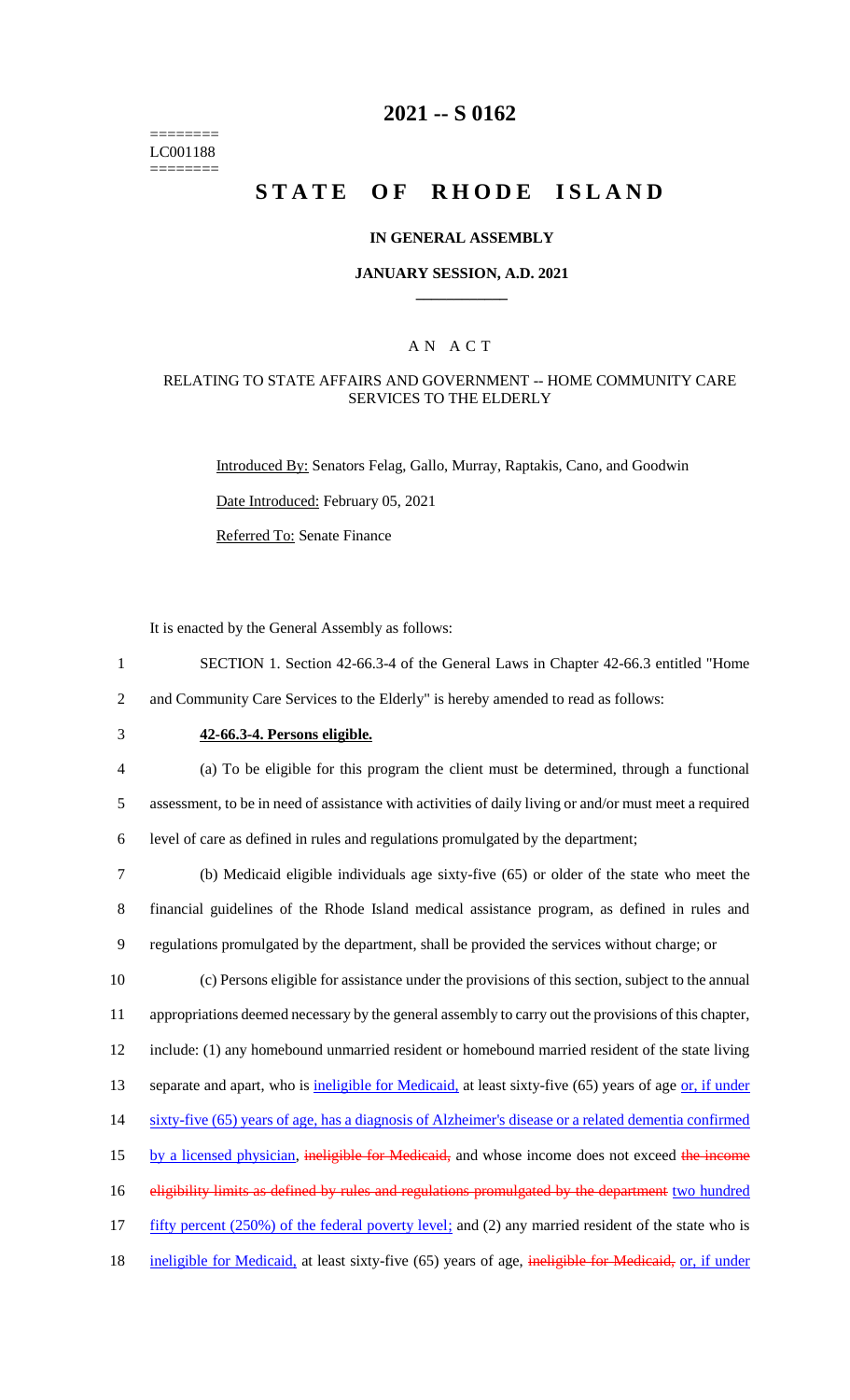- 1 sixty-five (65) years of age, has a diagnosis of Alzheimer's disease or a related dementia confirmed
- 2 by a licensed physician and whose income when combined with any income of that person's spouse
- 3 does not exceed two hundred fifty percent (250%) of the federal poverty level the income eligibility
- 4 limits as defined in rules and regulations promulgated by the department. Persons who meet the
- 5 eligibility requirement of this subsection shall be eligible for the co-payment portion as set forth in
- 6 § 42-66.3-5.
- 7 SECTION 2. This act shall take effect upon passage.

#### ======== LC001188 ========